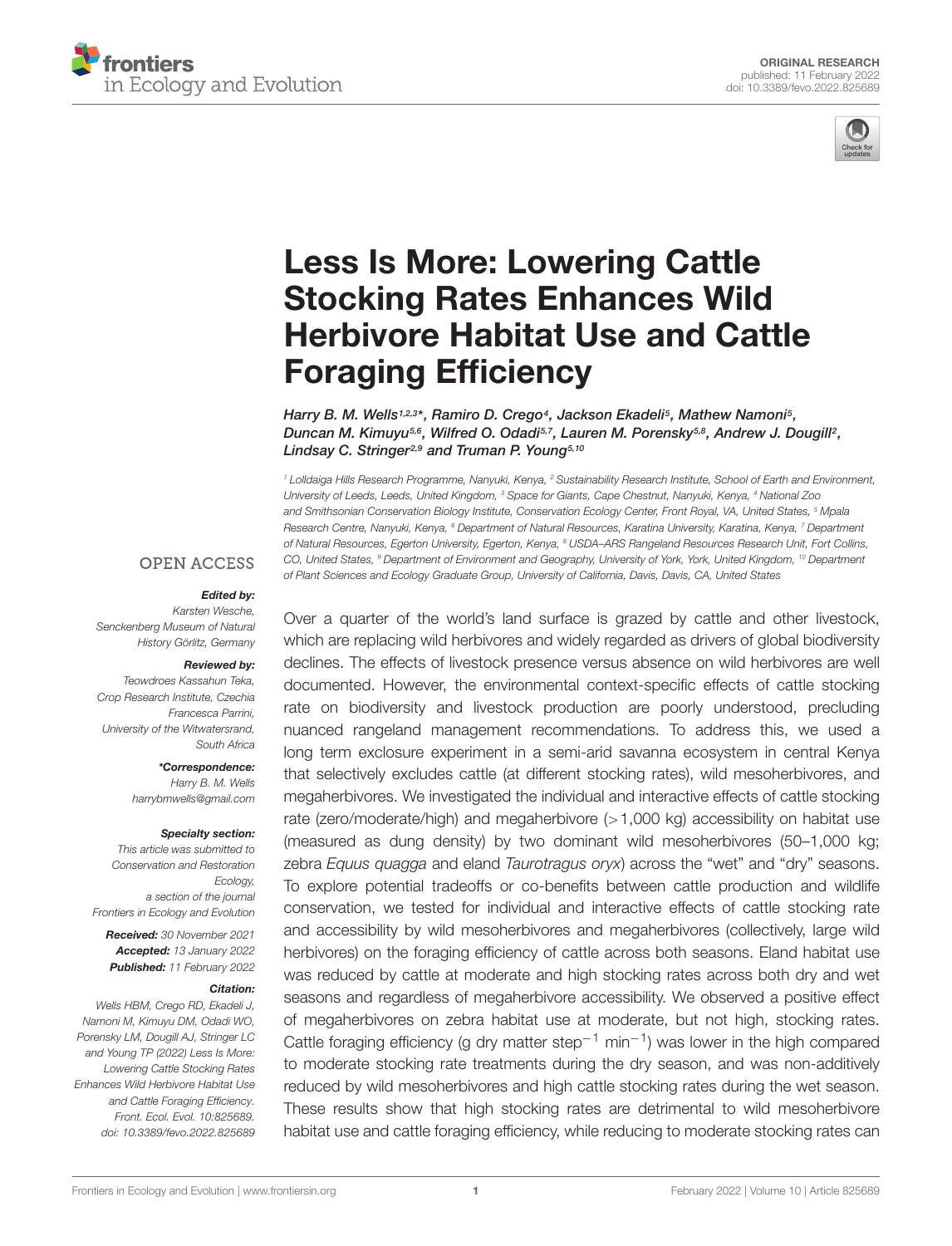benefit zebra habitat use and cattle foraging efficiency. Our findings demonstrate that ecosystem management and restoration efforts across African rangelands that involve reducing cattle stocking rates may represent a win-win for wild herbivore conservation and individual performance of livestock.

Keywords: elephant, competition, facilitation, foraging efficiency, livestock-wildlife interactions, rangeland, savanna

# INTRODUCTION

Over a quarter of the world's land surface is grazed by cattle and other livestock [\(Asner et al.,](#page-7-0) [2004\)](#page-7-0), which now comprise 60% of mammalian biomass globally [\(Bar-On et al.,](#page-7-1) [2018\)](#page-7-1), and underpin the livelihoods of millions of people. This livestock grazing is having large impacts on global biodiversity [\(Reid et al.,](#page-8-0) [2014\)](#page-8-0). Considering that the current network of protected areas is insufficient in size and too fragmented to ensure the future of many large herbivore species [\(Craigie et al.,](#page-7-2) [2010\)](#page-7-2), a better understanding of how wildlife can coexist with people and their livestock outside of protected areas is critical for ensuring the socio-ecological integrity of global rangelands. This is particularly true of arid and semi-arid regions of Africa [\(Tyrrell et al.,](#page-8-1) [2017\)](#page-8-1), which are home to the most diverse and threatened large mammal communities [\(Ceballos et al.,](#page-7-3) [2015\)](#page-7-3). In these regions, cattle, sheep and goats account for >90% of herbivore biomass [\(Hempson et al.,](#page-7-4) [2017\)](#page-7-4), and livestock are the primary source of food, livelihoods, and cultural value for local communities [\(Homewood,](#page-7-5) [2009\)](#page-7-5).

A global review has indicated that livestock and wildlife interactions are generally negative [\(Schieltz and Rubenstein,](#page-8-2) [2016\)](#page-8-2). Livestock can impact wild herbivore populations mainly via indirect exploitation competition and, to a smaller extent, direct interference competition [\(Loft et al.,](#page-8-3) [1991;](#page-8-3) [Stewart et al.,](#page-8-4) [2002;](#page-8-4) [Madhusudan,](#page-8-5) [2004\)](#page-8-5). Exploitation competition occurs due to alteration to forage quantity and/or quality [\(Ranglack et al.,](#page-8-6) [2015;](#page-8-6) [Kimuyu et al.,](#page-8-7) [2017;](#page-8-7) [Keesing et al.,](#page-7-6) [2018\)](#page-7-6), fire regimes and vegetation structure [\(Kimuyu et al.,](#page-8-8) [2014;](#page-8-8) [Hempson et al.,](#page-7-4) [2017;](#page-7-4) [Odadi et al.,](#page-8-9) [2017a\)](#page-8-9), water availability [\(Connolly et al.,](#page-7-7) [2021\)](#page-7-7), predation risk [\(Ng'weno et al.,](#page-8-10) [2019\)](#page-8-10), and/or disease transmission [\(Keesing et al.,](#page-7-6) [2018\)](#page-7-6). However, moderate levels of grazing by livestock and wildlife can also improve pasture quality and facilitate coexistence in certain agro-ecological and climatic contexts [\(Brown et al.,](#page-7-8) [2010;](#page-7-8) [Odadi et al.,](#page-8-11) [2011;](#page-8-11) [McLaren et al.,](#page-8-12) [2018;](#page-8-12) [Young et al.,](#page-9-0) [2018\)](#page-9-0).

The spectrum from competitive to facilitative interactions in herbivore communities may depend on the temporal dynamics of resource availability [\(Veblen,](#page-8-13) [2008\)](#page-8-13). In a Kenyan savanna, for instance, cattle and wild herbivores compete for forage during the dry season, but facilitation can occur during wet periods when grazing promotes the growth of higher quality grass [\(Odadi](#page-8-11) [et al.,](#page-8-11) [2011\)](#page-8-11). The competition and facilitation processes can be mediated by the presence or absence of megaherbivores (>1,000 kg). There is evidence that elephants Loxodonta africana can dampen the negative effects of cattle on plains zebras Equus quagga [\(Kimuyu et al.,](#page-8-7) [2017\)](#page-8-7), by competing with cattle for forbs [\(Odadi et al.,](#page-8-14) [2009,](#page-8-14) [2013;](#page-8-15) [Coverdale et al.,](#page-7-9) [2016\)](#page-7-9) and facilitating zebras by altering the cover of grasses and woody vegetation

[\(Wells et al.,](#page-9-1) [2021a\)](#page-9-1). Forbs can play a particularly important role in herbivore interactions because they are an important source of protein [\(Odadi et al.,](#page-8-15) [2013\)](#page-8-15).

A limitation to our current understanding of the interactions between livestock and wild herbivores is that virtually all evidence comes from simply comparing livestock to nonlivestock conditions [\(Briske et al.,](#page-7-10) [2011;](#page-7-10) [Schieltz and Rubenstein,](#page-8-2) [2016\)](#page-8-2). A gradient of livestock stocking rate may govern competition and facilitation with wild herbivores across seasons. The ecosystem effects along this gradient are poorly understood and, in African rangelands, may be mediated by the presence of megaherbivores. Moreover, how wildlife and season mediate the intraspecific competition among cattle at different stocking rates is also poorly understood. In this experimental study, we sought to fill this knowledge gap within the context of an African savanna rangeland in central Kenya. Specifically, we investigated: (i) the individual and interactive effects of cattle stocking rate (zero/moderate/high) and megaherbivore accessibility (presence/absence) on habitat use (measured as dung density) by the two dominant wild mesoherbivores (50– 1,000 kg; zebra Equus quagga and eland Taurotragus oryx), across "wet" and "dry" seasons, and (ii) the underlying individual and interactive effects of cattle stocking rate and accessibility by wild mesoherbivores and megaherbivores (collectively, large wild herbivores) on the foraging efficiency of cattle across the wet and dry seasons. Cattle may compete more with eland (which, like cattle, are ruminants) than with zebra, which are non-ruminants. Indeed, previous work has shown that cattle at moderate stocking rates supress eland more so than zebra [\(Kimuyu et al.,](#page-8-7) [2017\)](#page-8-7). We therefore predicted that eland will be more negatively affected by increasing cattle stocking rates than zebra.

# MATERIALS AND METHODS

# Study Site

We conducted this study in the Kenya Long-term Exclosure Experiment (KLEE) at Mpala Research Centre (0°17'N, 36°52'E, 1,800 m.a.s.l.) in Laikipia, Kenya. Mpala Research Centre is managed for both wildlife conservation and livestock production, where cattle are the main domestic animal. Rainfall at KLEE is weakly trimodal with a pronounced dry season December-March. From 2001 to 2019, annual rainfall averaged 613 mm yr−<sup>1</sup> (range: 421–1,009 mm yr−<sup>1</sup> , interannual coefficient of variation: 27%). Soils are poorly drained vertisols with high clay content (>40%) known as "black cotton." Black cotton soils are widespread across Africa and with other vertisols cover >100 million hectares across the continent [\(Ahmad,](#page-7-11) [1996\)](#page-7-11). The overstory of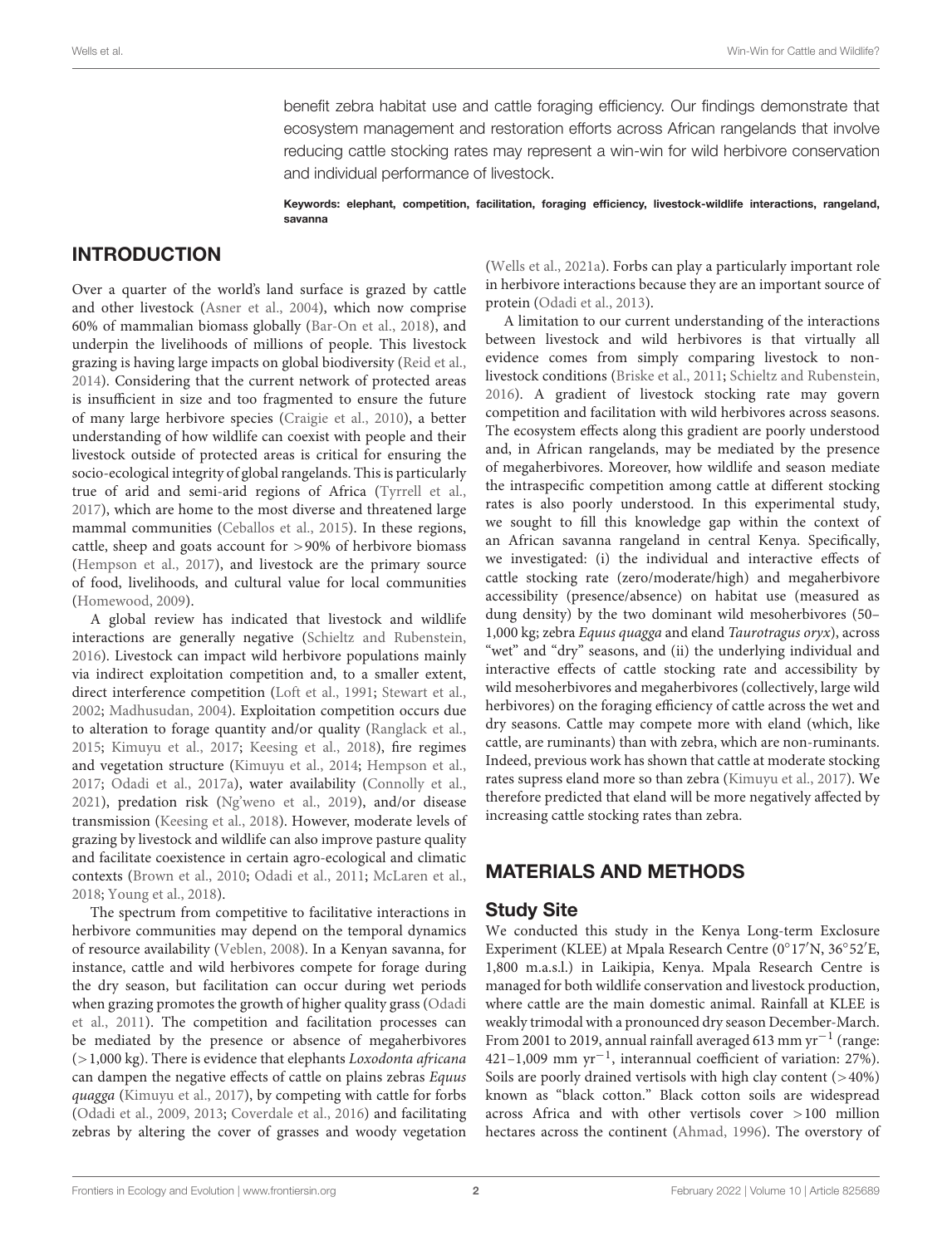this savanna ecosystem is dominated by Acacia drepanolobium (syn. Vachellia drepanolobium, 97% of the canopy; [Young et al.,](#page-9-2) [1997\)](#page-9-2), while five perennial grass species (Brachiaria lachnantha, Themeda triandra, Pennisetum stramineum, P. mezianum, and Lintonia nutans) comprise 85% of herbaceous understory cover at KLEE [\(Porensky et al.,](#page-8-16) [2013\)](#page-8-16). The above ground net primary productivity (ANPP) of the study site is comparable to the productivity of Serengeti grasslands with comparable rainfall [\(Sala et al.,](#page-8-17) [2012\)](#page-8-17) and somewhat higher than herbaceous ANPP estimates from an adjacent, less productive soil type [\(Augustine](#page-7-12) [and McNaughton,](#page-7-12) [2006\)](#page-7-12). Wild herbivore species at KLEE include: plains zebra, eland, oryx (Oryx beisa), hartebeest (Alcelaphus buselaphus), buffalo (Syncerus caffer), Grant's gazelle (Nanger granti), Grevy's zebra (E. grevyi), common duiker (Sylvicapra grimmia), steenbok (Raphicerus campestris), elephant (Loxodonta africana), and giraffe (Giraffa camelopardalis).

#### Experimental Design

The KLEE plots were established in 1995 and use barriers to control access to 200 m<sup>2</sup>  $\times$  200 m<sup>2</sup> (4-ha) treatment plots by three herbivore types – wild mesoherbivores (50–1,000 kg), wild megaherbivores (>1,000 kg; elephant and giraffe), and cattle – in different combinations. KLEE consists of three replicate blocks of six herbivore treatments: (1) accessible only to cattle; (2) accessible only to wild mesoherbivores; (3) accessible only to wild mesoherbivores and megaherbivores; (4) accessible only to cattle and wild mesoherbivores; (5) accessible to cattle, wild mesoherbivores, and megaherbivores; and (6) excluding cattle, wild mesoherbivores, and megaherbivores. Here, we excluded the final treatment because it was not relevant to addressing our research questions. The treatment plots accessible to cattle are typically grazed by 100–120 mature Boran cows Bos indicus (sometimes with calves and/or bulls) for 2–3 days (2 hrs day−<sup>1</sup> ) within a 2-week period, 3–4 times per year (i.e., moderate stocking rate). The timing and number of grazing days depends on forage availability and reflects typical grazing regimes of private ranches in the region, wherein cattle graze in an area for several days before being moved to allow that area to recover.

The three treatments accessible to cattle each contain a 50 m<sup>2</sup>  $\times$  50 m<sup>2</sup> (0.25-ha) subplot (established in 2008), in which the same cattle herd is grazed for a further 30 min following the initial 2-h grazing period in the wider plot, to achieve an approximately fourfold increase in cattle stocking rate compared to the wider plot (**[Supplementary Figures 1](#page-7-13)**, **[2](#page-4-0)**). The five herbivore treatments plus the three high cattle stocking rate treatments make a total of eight treatments. For the five main treatments, we selected one of four 50 m<sup>2</sup>  $\times$  50 m<sup>2</sup> subplots within the central hectare of each of the fifteen 4 ha treatment plots for wildlife monitoring. In plots accessible to cattle the subplot closest to the high cattle stocking rate subplots was selected to be more comparable with the moderate cattle stocking rate plots, while subplots were randomly selected in plots excluding cattle (experimental layout illustrated in **[Supplementary Figure 2](#page-7-13)**).

Because cattle only access individual plots a few times per year, responses of wildlife are unlikely to be due to direct interaction with cattle or herders. Fire has not been used as a management tool in this ecosystem for over 50 years and is rarely used by other ranches in the region. Natural-ignition fires have not occurred in decades. See [Young et al.](#page-9-2) [\(1997\)](#page-9-2) and [Young et al.](#page-9-0) [\(2018\)](#page-9-0) for further details of the experimental design.

### Habitat Use by Wild and Domestic **Herbivores**

To assess habitat use by wild and domestic herbivores we conducted four dung surveys. Two surveys were conducted during the wet seasons of 2019 and 2020 and two during the dry seasons of 2020 and 2021. Dung surveys are a robust metric of habitat use by wild herbivores [\(Kimuyu et al.,](#page-8-7) [2017;](#page-8-7) [Wells et al.,](#page-9-1) [2021a\)](#page-9-1). In each survey, we counted dung along six 4 m<sup>2</sup>  $\times$  40 m<sup>2</sup> belt transects in all 24 0.25-ha subplots (three replicates of eight treatments). We crushed recorded dung to prevent recounting in subsequent surveys. We also assessed megaherbivore dung densities, because a change in megaherbivore habitat use between treatments may influence the effect of the megaherbivoreaccessible treatment. Because we used dung densities as a metric of species-specific relative habitat use, we avoid issues relating to estimating population densities from dung, the decay rates of which vary across species and seasons [\(Nchanji and Plumptre,](#page-8-18) [2001;](#page-8-18) [Rivero et al.,](#page-8-19) [2004\)](#page-8-19).

We modeled treatment effects on wild mesoherbivore habitat use by employing Gaussian linear mixed-effect models (LMMs) using glmmTMB package version 1.0.1 [\(Brooks et al.,](#page-7-14) [2017\)](#page-7-14) in R version 3.6.3 [\(R Core Team,](#page-8-20) [2020\)](#page-8-20). To evaluate the treatment effects on wild mesoherbivore habitat use we restricted our analysis to the two most common species, zebra and eland, the combined dung of which comprised >80% of the total wild mesoherbivore dung recorded. All other wild mesoherbivore species were data limited, being recorded in fewer than twothirds of treatments and each species accounting for <6% of total wild mesoherbivore dung. We pooled dung piles across the two temporal replicates within each season by calculating species-specific dung density per survey for each treatment plot for wet and dry seasons. This avoids issues of temporal autocorrelation associated with repeated measurements. To evaluate the individual and interactive effects of cattle stocking rate and megaherbivores on wild mesoherbivore habitat use, we coded cattle (none/moderate/high), megaherbivores (accessible/inaccessible) and the interaction between them as the fixed effect and coded block as a random effect. To evaluate the effects of cattle stocking rate on megaherbivores we coded cattle (none/moderate/high) as the fixed effect and coded block as a random effect. Due to the restricted sample size, we fit separate models for wet and dry seasons. We visually checked the normality and homoscedasticity of the residuals. We performed Tukey's post hoc tests for treatment comparisons using the emmeans package version 1.7 [\(Lenth et al.,](#page-8-21) [2021\)](#page-8-21).

#### Cattle Foraging Behaviour

To assess cattle foraging behaviour we followed [Odadi et al.](#page-8-9) [\(2017a\)](#page-8-9). We monitored the frequency, size, and plant species composition of bites, as well as step frequency in all 18 subplots accessible to cattle (three replicates of six treatments). For each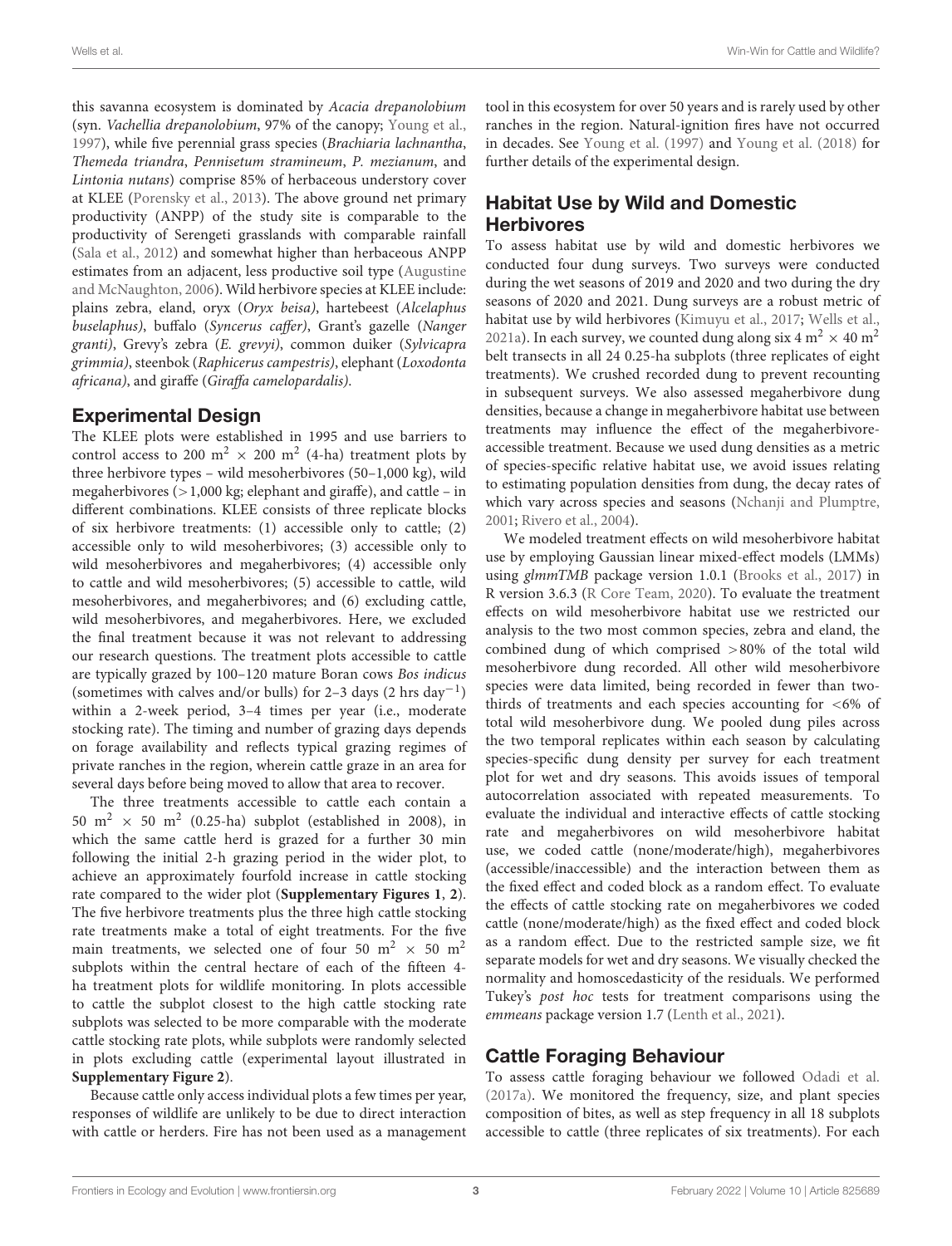trial we randomly selected five steers as test animals to use in all experimental plots. The order in which the treatment plots were surveyed was randomised, such that on each sampling day one randomly selected main treatment subplot and its corresponding high cattle stocking rate subplot were sampled. The animals were allowed a 7-day adjustment period prior to each trial, during which they became accustomed to being herded together and observed by researchers at close range. To evaluate seasonal variation we conducted surveys during one "wet" (May 2020) and one "dry" (February 2021) period, selecting a different group of steers for each season. The ten steers (five animals in both wet and dry periods) aged 30–40 months and averaged 311 kg  $(\pm 15 \text{ } \text{SE})$ .

Bite and step frequencies were recorded twice in each treatment subplot. On each sampling day, the five steers were moved to a designated experimental plot (containing one moderate and one high cattle stocking rate subplot) at 08:00– 09:00 hours and removed 1–2 hours later. The steers were allowed approximately 10 minutes to settle prior to observations at the start of each day. While in the experimental plot, the steers were herded in the two subplots sequentially. To avoid biases associated with time of day, this was repeated in the same sequence such that we observed foraging behaviour in both subplots twice during the same morning. Whether the moderate or high cattle stocking rate subplot was visited first was randomly determined. While in each subplot, we observed each animal for 2-min periods, during which all bites taken and steps moved were recorded on two separate tally counters. A "bite" represents removal of a part of a plant or the whole plant, while a "step" represents the forward displacement of either front limb. Bites and steps were recorded when the focal animals were actively foraging. Focal animals were considered to be actively foraging when searching for food or eating appeared to be a primary priority. On the rare occasion that an animal being observed did not eat or move during the entire focal period, bites and steps were recorded as zero. All observations were made at a distance of less than 4 m from the focal animal, by two experienced observers. Observer identity had no detectable effect on foraging efficiency estimates in either the wet season ( $Z = -0.74$ ,  $p = 0.46$ ) or the dry season ( $Z = 0.45$ ,  $p = 0.65$ ). In total, we recorded 720 min of foraging behaviour (5 animals, each observed for two 2-min periods in 18 subplots during two seasons). For further details see [Odadi et al.](#page-8-9) [\(2017a\)](#page-8-9).

To evaluate cattle foraging efficiency, we estimated bite size in each subplot for each focal animal between the first and second rounds of bite and step counts. We followed the focal animal while it took five consecutive bites, picking a handful of plants that represented the amount consumed by the animal during each bite. We combined the plant matter collected for all five animals (totalling 25 bites) and dried it in a dessicator, weighing it every day until it reached a stabilised dry mass. In total, we recorded 50 bites (five bites from each of the 5 animals during two seasons).

We modelled treatment effects on cattle foraging behaviour by implementing Gaussian linear mixed-effects models (LMMs) using glmmTMB package version 1.0.1 [\(Brooks et al.,](#page-7-14) [2017\)](#page-7-14) in R version 3.6.3 [\(R Core Team,](#page-8-20) [2020\)](#page-8-20). We calculated foraging efficiency as: bite size  $\times$  bites  $\times$  time<sup>-1</sup>  $\times$  steps<sup>-1</sup>. To evaluate the individual and interactive effects of cattle stocking rate and large wild herbivores on cattle foraging efficiency, we coded as fixed effects cattle (moderate/high), wild mesoherbivores (accessible/inaccessible), megaherbivores (accessible/inaccessible), the interaction between cattle and wild mesoherbivores and the interaction between cattle and megaherbivores, while coding block as a random effect. Again, we fit separate models for wet and dry seasons, due to the restricted sample size. We visually checked the normality and homoscedasticity of the residuals and tested for treatment comparisons using Tukey's post hoc test.

### RESULTS

# Cattle at High Stocking Rates Suppress Dominant Mesoherbivore Habitat Use

For both dry and wet seasons, and regardless of megaherbivore accessibility, eland habitat use was similarly reduced by cattle at both moderate (dry:  $-66\%$ ,  $Z = -3.8$ ,  $p < 0.001$ ; wet:  $-66\%$ ,  $Z = -4.9$ ,  $p < 0.001$ ) and high stocking rates (dry: -69%,  $Z = -5.6$ ,  $p < 0.001$ ; wet:  $-65\%$ ,  $Z = -4.9$ ,  $p < 0.001$ ; [Figure 1](#page-4-1)).

During the dry season, high cattle stocking rates reduced zebra habitat use in megaherbivore-accessible plots, but not in megaherbivore-excluding plots (megaherbivore  $\times$  cattle interaction, high:  $Z = -3.2$ ,  $p = 0.001$ ; see Tukey's test results in **[Figure 1](#page-4-1)**). However, this effect was not observed at moderate cattle stocking rates ( $p = 0.64$ ). There was a positive effect of megaherbivores on zebra habitat use at moderate cattle stocking rates ( $Z = 5.1$ ,  $p < 0.001$ ), which was negated at high stocking rates. We observed broadly similar patterns during the wet season, although not statistically significant (megaherbivore x cattle interaction, moderate:  $Z = 1.6$ ,  $p = 0.10$ , high:  $Z = -0.5$ ,  $p = 0.60$ ).

Cattle at moderate and high stocking rates significantly reduced elephant habitat use during the dry season (moderate:  $-35\%, Z = -2.5, p = 0.01$ ; high:  $-35\%, Z = -2.5, p = 0.01$ ; but see Tukey's test results in **[Figure 2](#page-4-0)**), but not during the wet season (moderate: 8%,  $Z = 0.2$ ,  $p = 0.86$ ; high:  $-42\%$ ,  $Z = -1.0$ ,  $p = 0.33$ ; **[Figure 2](#page-4-0)**). Giraffe habitat use was unaffected by cattle stocking rate in both seasons (all  $p$ -values  $> 0.15$ ).

### Cattle at High Stocking Rates Reduce Cattle Foraging Efficiency, Particularly in the Dry Season

During the dry season, cattle foraging efficiency (dry g step−<sup>1</sup> min−<sup>1</sup> ) was 66% lower under high compared to moderate cattle stocking rates ( $Z = -4.5$ ,  $p < 0.001$ ), except in plots accessible to megaherbivores (megaherbivore x cattle interaction, moderate:  $Z = 1.9$ ,  $p = 0.06$ , high:  $Z = -0.2$ ,  $p = 0.83$ ; see Tukey's test results in **[Figure 3](#page-5-0)**). During the wet season, however, cattle foraging efficiency was lower under high compared to moderate cattle stocking rates only in plots accessible to wild mesoherbivores but excluding megaherbivores (megaherbivore x cattle interaction, moderate:  $Z = 1.4$ ,  $p = 0.15$ , high:  $Z = -3.0$ ,  $p = 0.002$ ; see Tukey's test results in **[Figure 3](#page-5-0)**).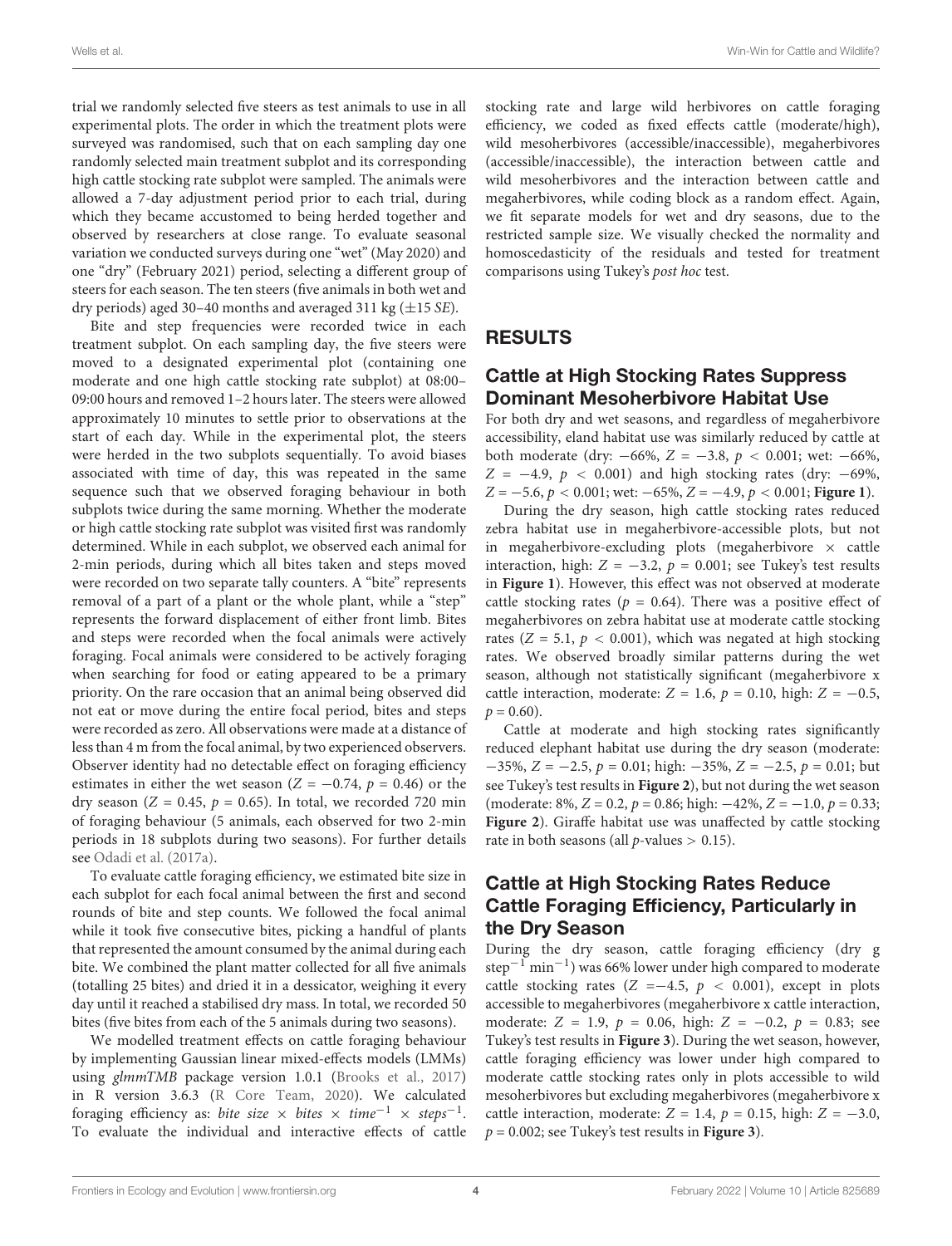

<span id="page-4-1"></span>



# <span id="page-4-0"></span>**DISCUSSION**

The effects of cattle stocking rate on wild herbivores remains poorly understood, in part because most studies simply compare cattle presence versus absence [\(Briske et al.,](#page-7-10) [2011;](#page-7-10) [Schieltz](#page-8-2) [and Rubenstein,](#page-8-2) [2016\)](#page-8-2). As yet, the potential tradeoffs or cobenefits between livestock production and wildlife conservation are rarely investigated. Our results show that, overall, high cattle stocking rates were detrimental to both wild mesoherbivore habitat use and cattle foraging efficiency. We also found that megaherbivores increase zebra habitat use, but that this effect is negated at high cattle stocking rates. These findings are important

to guide ecosystem management and restoration efforts across African rangelands by providing novel insights into the tradeoffs between, and potential win-wins for, cattle production and wild herbivore conservation.

# Wild Mesoherbivore Habitat Use Responses to Cattle Stocking Rate

Our experimental results demonstrate that cattle at both moderate and high stocking rates suppress habitat use by eland, while zebra appeared to be more responsive to megaherbivores than to cattle. The negative effect of cattle on eland corroborates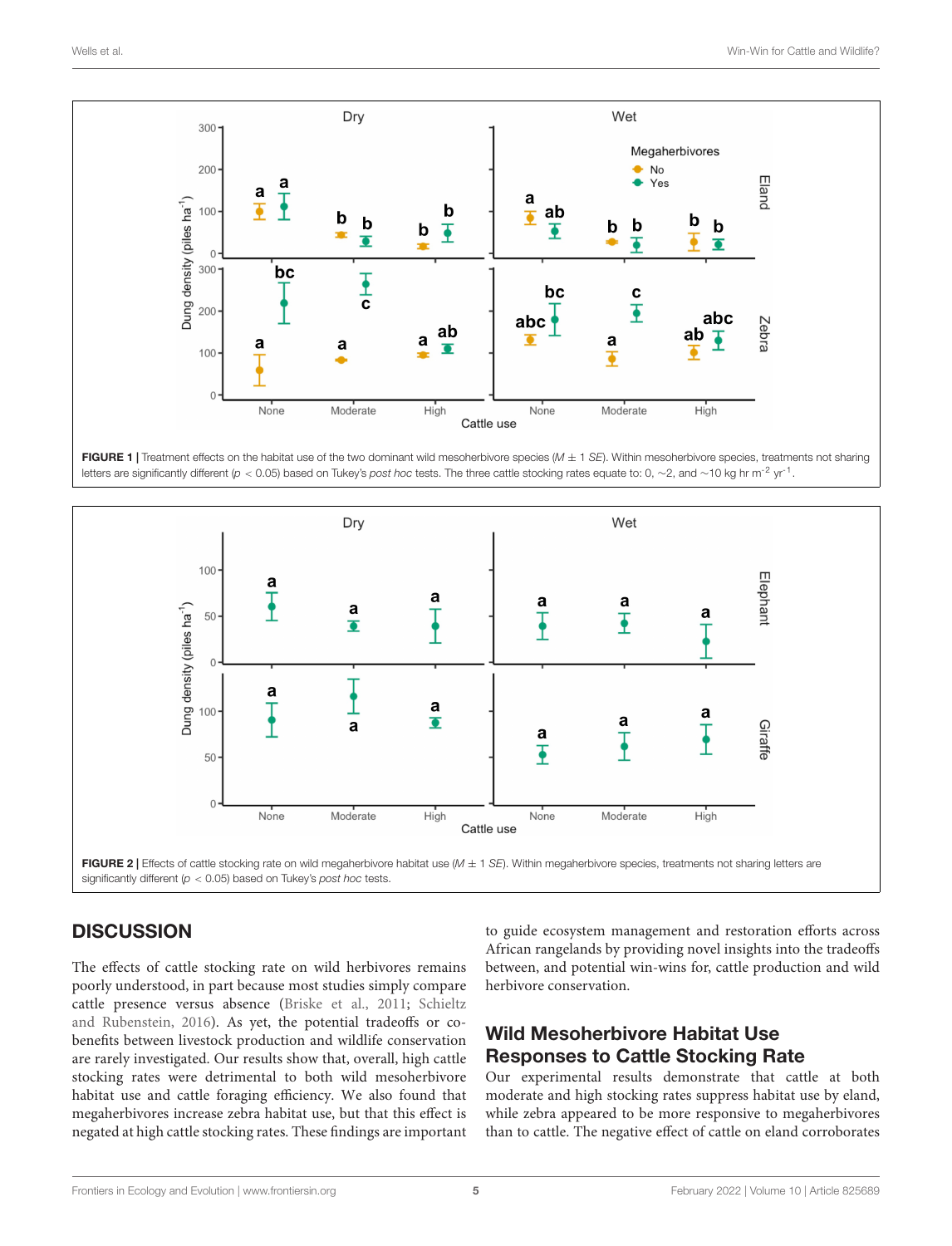

<span id="page-5-0"></span> $(p < 0.05)$  based on Tukey's post hoc tests.

the largely negative effects of livestock presence versus absence on wild herbivores reported in other rangelands globally [\(Keesing](#page-7-15) [and Young,](#page-7-15) [2014;](#page-7-15) [Schieltz and Rubenstein,](#page-8-2) [2016\)](#page-8-2). The strong negative response of eland to cattle stocking rates may be, in part, due to competition over forbs. Forbs are a vital source of protein for cattle [\(Odadi et al.,](#page-8-15) [2013\)](#page-8-15) and are heavily relied upon by eland (68% forbs in diet; [Kartzinel and Pringle,](#page-7-16) [2020\)](#page-7-16), while rarely consumed by zebra (2% forbs in diet; [Kartzinel et al.,](#page-7-17) [2019;](#page-7-17) [Kartzinel and Pringle,](#page-7-16) [2020\)](#page-7-16).

Our results confirm that zebras are facilitated by megaherbivores in this system [\(Kimuyu et al.,](#page-8-7) [2017;](#page-8-7) [Wells](#page-9-1) [et al.,](#page-9-1) [2021a\)](#page-9-1), due to tree density reductions [\(Guldemond and](#page-7-18) [Van Aarde,](#page-7-18) [2008\)](#page-7-18) and/or facilitation of grasses [\(Coverdale et al.,](#page-7-9) [2016\)](#page-7-9). However, we show that this facilitation effect is negated at high cattle stocking rates, expressed by a sharp reduction on zebra habitat use, particularly during the dry season. This builds on previous research suggesting that megaherbivores temper the negative effects of cattle at moderate stocking rates on zebras [\(Young et al.,](#page-9-3) [2005;](#page-9-3) [Kimuyu et al.,](#page-8-7) [2017\)](#page-8-7). Moreover, previous studies in this system suggest that the increasing grass cover by megaherbivores that facilitates zebra, is also a result of the former reducing cattle foraging efficiency. It has been suggested that this is due to the reduction of forb cover by elephants, which translates to cattle spending more time moving in search of patches with forbs [\(Odadi et al.,](#page-8-14) [2009,](#page-8-14) [2013\)](#page-8-15). Our results suggest that zebra habitat use is reduced at high cattle stocking rates in megaherbivore-accessible plots, because the heavy grazing (mostly by cattle) overwhelms the positive effects that reduced cattle foraging efficiency (by megaherbivores and intraspecific competition with other cattle) has on grass cover.

The diversity in body sizes and feeding strategies of wild savanna herbivores precludes confident generalisations from the responses of zebra and eland to other wild mesoherbivores. However, other equids, such as Grevy's zebra Equus grevyi, as well as predominantly grazing bovids, such as hartebeest Alcelaphus buselaphus (89% grass in diet; [Kartzinel and Pringle,](#page-7-16) [2020\)](#page-7-16), may respond in similar ways to zebras. Likewise, the responses of eland may reflect those of species with comparable feeding strategies, such as Grant's gazelle Nanger granti and impala Aepyceros melampus [\(Kartzinel et al.,](#page-7-17) [2019;](#page-7-17) [Kartzinel and Pringle,](#page-7-16) [2020\)](#page-7-16). Cattle grazing may also facilitate smaller-bodied short grass specialists, such as Thomson's gazelle Eudorcas thomsoni and warthog Phacochoerus africanus [\(Bhola et al.,](#page-7-19) [2012;](#page-7-19) [Ogutu](#page-8-22) [et al.,](#page-8-22) [2014;](#page-8-22) [Crego et al.,](#page-7-20) [2020;](#page-7-20) [Wells et al.,](#page-9-1) [2021a\)](#page-9-1).

Our results provide further evidence that species interactions can be complex and mediated by different factors, such as season and changes in vegetation structure due to megaherbivores [\(Odadi et al.,](#page-8-14) [2009;](#page-8-14) [Kimuyu et al.,](#page-8-7) [2017\)](#page-8-7). Further experimental research in other grassland systems testing different stocking rates can help elucidate the nature of livestock-wildlife interactions, which livestock producers generally assume to be competitive, despite the lack of evidence [\(Ranglack et al.,](#page-8-6) [2015;](#page-8-6) [Traba](#page-8-23) [et al.,](#page-8-23) [2017\)](#page-8-23). Such information can be important to find novel management strategies that can promote coexistence between wild and domestic species [\(Pozo et al.,](#page-8-24) [2021\)](#page-8-24).

# Cattle Foraging Efficiency Responses to Cattle Stocking Rate

Increasing cattle stocking rate had a greater negative impact on cattle foraging efficiency (dry g step−<sup>1</sup> min−<sup>1</sup> ) than did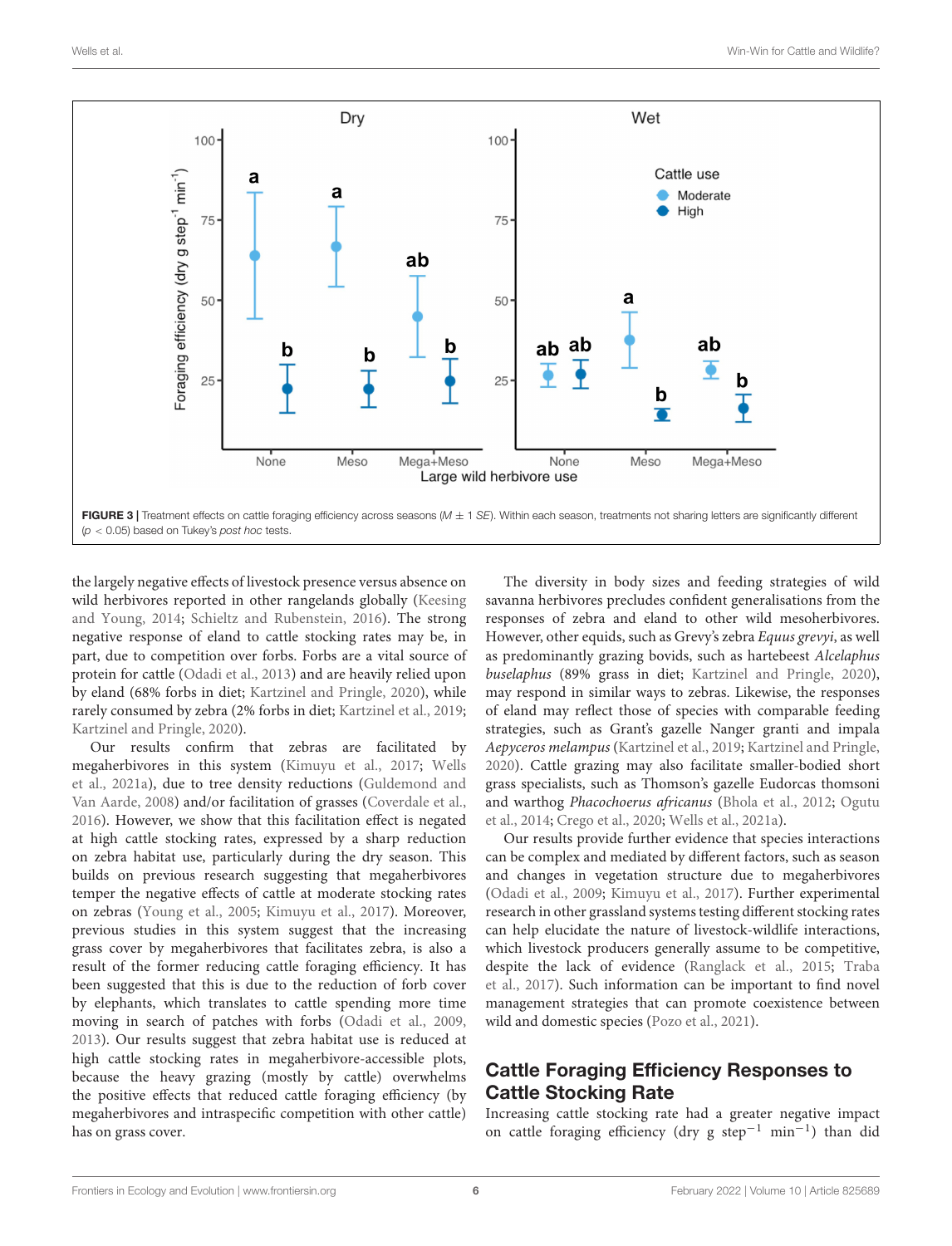the presence of large wild herbivores, particularly in the dry season. This suggests that high cattle stocking rates (at greater numbers than large wild herbivores) increase intraspecific competition among cattle during drier periods and is a more important factor in reducing foraging efficiency than interspecific competition. The stronger influence of cattle stocking rate on cattle foraging efficiency, compared to season and large wild herbivore accessibility, highlights the importance of stocking rates in determining individual performance of domestic animals noted in other rangelands [\(Briske et al.,](#page-7-21) [2003;](#page-7-21) [Smart et al.,](#page-8-25) [2010;](#page-8-25) [Fang et al.,](#page-7-22) [2014;](#page-7-22) [Raynor et al.,](#page-8-26) [2021\)](#page-8-26).

Among the large wild herbivores, megaherbivores had a stronger effect on cattle foraging efficiency than mesoherbivores, possibly due to more intense competition over protein-rich forbs [\(Odadi et al.,](#page-8-14) [2009,](#page-8-14) [2013\)](#page-8-15). The effects of cattle stocking rate and megaherbivores on cattle foraging efficiency were absent or weaker during the wet season (**[Figure 3](#page-5-0)**). This may be because grass and forb availability is less limited, as evidenced by differences between treatments being smaller due to grazing-induced compensatory plant growth [\(McNaughton](#page-8-27) [et al.,](#page-8-27) [1983;](#page-8-27) [Charles et al.,](#page-7-23) [2017;](#page-7-23) [Wells et al.,](#page-9-4) [2021b\)](#page-9-4). However, high cattle stocking rates and wild mesoherbivores suppressed cattle foraging efficiency more than additively in the wet season (**[Figure 3](#page-5-0)**). This statistically significant interaction suggests that there is a threshold number of animals (domestic and wild) foraging in a plot at which the herbivory-enhanced plant productivity is reversed and competition between herbivores intensifies. The trend toward facilitative effects of wild mesoherbivores on cattle performance at moderate stocking rates, although lacking strong statistical support (**[Figure 3](#page-5-0)**), mirrors results of previous research in this system [\(Odadi et al.,](#page-8-11) [2011\)](#page-8-11). Crucially, our results show that this facilitation shifts to competition at high cattle stocking rates. The interactive effect of cattle and wild mesoherbivores was not observed in the dry season, possibly because the suppression of cattle foraging efficiency is dominated by the negative effects of cattle stocking rate and, to a lesser extent, megaherbivores.

#### Implications for Wildlife Conservation and Cattle Management in Rangelands

In African rangelands, pastoral societies have shared livestock foraging areas and migratory routes with wildlife for thousands of years and domestic animals remain embedded in the cultural identity and livelihoods of many pastoral communities today [\(Homewood,](#page-7-5) [2009;](#page-7-5) [Fynn et al.,](#page-7-24) [2016\)](#page-7-24). Historically, wildlife co-existed in high numbers alongside pastoral communities and still do under certain conditions today [\(Tyrrell et al.,](#page-8-1) [2017;](#page-8-1) [Russell et al.,](#page-8-28) [2018;](#page-8-28) [Crego et al.,](#page-7-20) [2020;](#page-7-20) [Kiffner et al.,](#page-8-29) [2020\)](#page-8-29), but this relationship has deteriorated in recent decades [\(Reid et al.,](#page-8-30) [2008;](#page-8-30) [Løvschal et al.,](#page-8-31) [2019\)](#page-8-31). Reduced pastoralist mobility and increased livestock numbers has led to continuous grazing over the same areas, which, at high stocking rates, can result in land degradation that is detrimental to both livestock production and wildlife populations [\(Western et al.,](#page-9-5)

[2009\)](#page-9-5). Our results confirm that higher stocking rates negatively affect large wild herbivores. Results also show that in the presence of megaherbivores, lowering cattle stocking rate to moderate can benefit wild mesoherbivores by alleviating interspecific competition. Moderate stocking rates were also shown to improve cattle foraging efficiency by mitigating intraspecific competition. This opens the possibility for a win-win scenario for both people and wildlife across Africa. However, herd-level cattle productivity can increase with cattle stocking rate, even while individual-level performance declines [\(Smart et al.,](#page-8-25) [2010;](#page-8-25) [Fang et al.,](#page-7-22) [2014;](#page-7-22) [Raynor et al.,](#page-8-26) [2021\)](#page-8-26). This would lead to a tradeoff between herd-level cattle productivity and wildlife conservation that requires further investigation.

Stocking rate is an important aspect of livestock grazing practices [\(Briske et al.,](#page-7-21) [2003\)](#page-7-21), but there are other factors that may influence the effects of domestic animals on native wild herbivores, such as the timing, duration, and intensity of grazing, as well as herd composition [\(Schieltz and Rubenstein,](#page-8-2) [2016;](#page-8-2) [Odadi et al.,](#page-8-32) [2017b\)](#page-8-32). One of the limitations of our study was that we only investigated one rotational grazing regime at different stocking rates. Although this is representative of privately managed ranches in the areas surrounding the study site, it contrasts the largely continuous grazing in many communally managed rangelands that is linked to reduced mobility [\(Letai and Lind,](#page-8-33) [2013\)](#page-8-33). However, our results may be representative of certain communally managed rangelands, where rotational grazing practices are becoming increasingly common (e.g., [Odadi et al.,](#page-8-32) [2017b\)](#page-8-32). Comparisons of different grazing regimes while maintaining constant overall stocking rates would provide insights into how rangeland managers can adapt grazing practices to minimize competition with native wild herbivores [\(Augustine et al.,](#page-7-25) [2020\)](#page-7-25).

Because our study focused on cattle, it may be challenging to draw inference from our results to rangeland systems with other domestic species with differing foraging characteristics. Similar research on other domestic livestock species with different diets will be critical to complement our study, as sheep, goats, and camels are becoming more prevalent in rangelands across Africa [\(Ogutu et al.,](#page-8-34) [2016;](#page-8-34) [Løvschal et al.,](#page-8-31) [2019;](#page-8-31) [Volpato and King,](#page-8-35) [2019\)](#page-8-35) and other continents [\(Bainbridge,](#page-7-26) [2007\)](#page-7-26). It will also be important to investigate how observed climatic changes [\(Schmocker et al.,](#page-8-36) [2016\)](#page-8-36) will affect interactions between cattle and wild herbivores due to variations in vegetation productivity.

# DATA AVAILABILITY STATEMENT

The raw data supporting the conclusions of this article will be made available by the authors, without undue reservation.

# AUTHOR CONTRIBUTIONS

HW, LS, AD, WO, DK, and TY conceived and designed the methodology. HW, JE, and MN collected the data. HW and RC analysed the data and led the writing of the manuscript. All authors contributed critically to drafts and approved publication.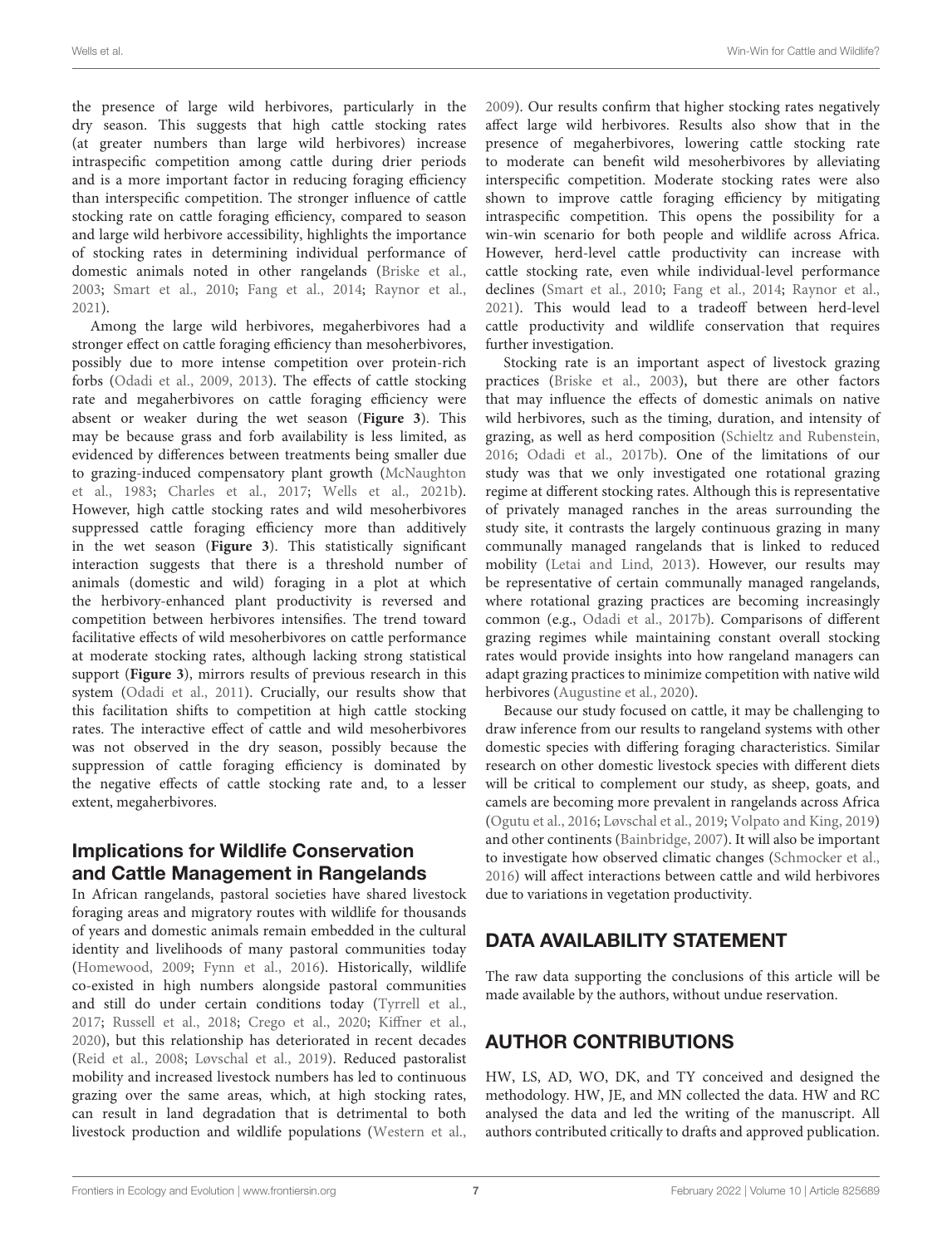# FUNDING

The KLEE plots were built and maintained by grants from the James Smithson Fund of the Smithsonian Institution, The National Geographic Society (Grants 4691-91, 9106-12, and 9986-16), and the National Science Foundation (LTREB DEB 97- 07477, 03-16402, 08-16453, 12-56004, 12-56034, and 19-31224). Funding for field equipment was received by HW from The Rufford Foundation (Grant 27451-1) and the University of Leeds Centre for Climate's Climate Research Bursary Award. Additional financial support was provided through the Leeds Doctoral Scholarship to HW.

#### **REFERENCES**

- <span id="page-7-11"></span>Ahmad, N. (1996). Occurrence and distribution of vertisols. Dev. Soil Sci. 24, 1–41. [doi: 10.1016/S0166-2481\(96\)80](https://doi.org/10.1016/S0166-2481(96)80003-1) [003-1](https://doi.org/10.1016/S0166-2481(96)80003-1)
- <span id="page-7-0"></span>Asner, G. P., Elmore, A. J., Olander, L. P., Martin, R. E., and Harris, A. T. (2004). Grazing systems, ecosystem responses, and global change. Ann. Rev. Environ. Resour. 29, 261–299. [doi: 10.1146/annurev.energy.29.062403.10](https://doi.org/10.1146/annurev.energy.29.062403.102142) [2142](https://doi.org/10.1146/annurev.energy.29.062403.102142)
- <span id="page-7-25"></span>Augustine, D. J., Derner, D. J., Fernández-Giménez, M. E., Porensky, L. M., Wilmer, H., and Briske, D. (2020). Adaptive, multipaddock rotational grazing management: a ranch-scale assessment of effects on vegetation and livestock performance in semiarid rangeland. Rangel. Ecol. Manag. 73, 796–810. [doi:](https://doi.org/10.1016/j.rama.2020.07.005) [10.1016/j.rama.2020.07.005](https://doi.org/10.1016/j.rama.2020.07.005)
- <span id="page-7-12"></span>Augustine, D. J., and McNaughton, S. J. (2006). Interactive effects of ungulate herbivores, soil fertility, and variable rainfall on ecosystem processes in a semi-arid savanna. Ecosystems 9, 1242–1256. [doi: 10.1007/s10021-005-](https://doi.org/10.1007/s10021-005-0020-y) [0020-y](https://doi.org/10.1007/s10021-005-0020-y)
- <span id="page-7-26"></span>Bainbridge, D. A. (2007). A Guide for Desert & Dryland Restoration: New Hope for Arid Lands. Washington, DC: Island Press, 391.
- <span id="page-7-1"></span>Bar-On, Y. M., Phillips, R., and Milo, R. (2018). The biomass distribution on earth. Proc. Natl. Acad. Sci. U.S.A. 115, 6506–6511. [doi: 10.1073/pnas.17118](https://doi.org/10.1073/pnas.1711842115) [42115](https://doi.org/10.1073/pnas.1711842115)
- <span id="page-7-19"></span>Bhola, N., Ogutu, J. O., Piepho, H.-P., Said, M. Y., Reid, R. S., Hobbs, N. T., et al. (2012). Comparative changes in density and demography of large herbivores in the Masai Mara Reserve and its surrounding human-dominated pastoral ranches in Kenya. Biodivers. Conserv. 21, 1509–1530. [doi: 10.1007/s10531-012-](https://doi.org/10.1007/s10531-012-0261-y) [0261-y](https://doi.org/10.1007/s10531-012-0261-y)
- <span id="page-7-10"></span>Briske, D. D., Derner, J. D., Milchunas, D. G., and Tate, K. W. (2011). "An evidencebased assessment of prescribed grazing practices," in Conservation Benefits of Rangeland Practices: Assessment, Recommendations and Knowledge gaps, ed. D. D. Briske (Washington, DC: Natural Resources Conservation Service), 21–47.
- <span id="page-7-21"></span>Briske, D. D., Fuhlendorf, S. D., and Smeins, F. E. (2003). Vegetation dynamics on rangelands: a critique of the current paradigms. J. Appl. Ecol. 40, 601–614. [doi: 10.1046/j.1365-2664.2003.00837.x](https://doi.org/10.1046/j.1365-2664.2003.00837.x)
- <span id="page-7-14"></span>Brooks, M. E., Kristensen, K., van Bentham, K. J., Magnusson, A., Berg, C. W., Nielsen, A., et al. (2017). glmmTMB balances speed and flexibility among packages for zero-inflated generalized linear mixed. R J. 9, 378–400. [doi: 10.](https://doi.org/10.32614/rj-2017-066) [32614/rj-2017-066](https://doi.org/10.32614/rj-2017-066)
- <span id="page-7-8"></span>Brown, N. A., Ruckstuhl, K. E., Donelon, S., and Corbett, C. (2010). Changes in vigilance, grazing behaviour and spatial distribution of bighorn sheep due to cattle presence in Sheep River Provincial Park, Alberta. Agric. Ecosyst. Environ. 135, 226–231. [doi: 10.1016/j.agee.2009.](https://doi.org/10.1016/j.agee.2009.10.001) [10.001](https://doi.org/10.1016/j.agee.2009.10.001)
- <span id="page-7-3"></span>Ceballos, G., Ehrlich, P. R., Barnosky, A. D., García, A., Pringle, R. M., and Palmer, T. M. (2015). Accelerated modern human–induced species losses: entering the sixth mass extinction. Sci. Adv. 1:e1400253. [doi: 10.1126/sciadv.140](https://doi.org/10.1126/sciadv.1400253) [0253](https://doi.org/10.1126/sciadv.1400253)
- <span id="page-7-23"></span>Charles, G. K., Porensky, L. M., Riginos, C., Veblen, K. E., and Young, T. P. (2017). Herbivore effects on productivity vary by guild: cattle increase mean

#### ACKNOWLEDGMENTS

We thank Mpala Research Centre and its staff for logistical support. This research complies with the current laws of the country in which it was conducted (Kenya).

#### <span id="page-7-13"></span>SUPPLEMENTARY MATERIAL

The Supplementary Material for this article can be found online at: [https://www.frontiersin.org/articles/10.3389/fevo.2022.](https://www.frontiersin.org/articles/10.3389/fevo.2022.825689/full#supplementary-material) [825689/full#supplementary-material](https://www.frontiersin.org/articles/10.3389/fevo.2022.825689/full#supplementary-material)

productivity while wildlife reduce variability. Ecol. Appl. 27, 143–155. [doi: 10.](https://doi.org/10.1002/eap.1422) [1002/eap.1422](https://doi.org/10.1002/eap.1422)

- <span id="page-7-7"></span>Connolly, E., Allan, J., Brehony, P., Aduda, A., Western, G., Russell, S., et al. (2021). Coexistence in an African pastoral landscape: evidence that livestock and wildlife temporally partition water resources. Afr. J. Ecol. 59, 696–711. [doi: 10.1111/aje.](https://doi.org/10.1111/aje.12869) [12869](https://doi.org/10.1111/aje.12869)
- <span id="page-7-9"></span>Coverdale, T. C., Kartzinel, T. R., Grabowski, K. L., Shriver, R. K., Hassan, A. A., Goheen, J. R., et al. (2016). Elephants in the understory: opposing direct and indirect effects of consumption and ecosystem engineering by megaherbivores. Ecology 97, 3219–3230. [doi: 10.1002/ecy.](https://doi.org/10.1002/ecy.1557) [1557](https://doi.org/10.1002/ecy.1557)
- <span id="page-7-2"></span>Craigie, I. D., Baillie, J. E. M., Balmford, A., Carbone, C., Collen, B., Green, R. E., et al. (2010). Large mammal population declines in Africa's protected areas. Biol. Conserv. 143, 2221–2228. [doi: 10.1016/j.biocon.2010.](https://doi.org/10.1016/j.biocon.2010.06.007) [06.007](https://doi.org/10.1016/j.biocon.2010.06.007)
- <span id="page-7-20"></span>Crego, R. D., Ogutu, J. O., Wells, H. B. M., Ojwang, G. O., Martins, D. J., Leimgruber, P., et al. (2020). Spatiotemporal dynamics of wild herbivore dpecies richness and occupancy across a savannah rangeland: implications for conservation. Biol. Conserv. 242:108436. [doi: 10.1016/j.biocon.2020.10](https://doi.org/10.1016/j.biocon.2020.108436) [8436](https://doi.org/10.1016/j.biocon.2020.108436)
- <span id="page-7-22"></span>Fang, Q. X., Andales, A. A., Derner, J. D., Ahuja, L. R., Ma, L., Bartling, P. N. S., et al. (2014). Modeling weather and stocking rate effects on forage and steer production in northern mixed-grass prairie'. Agric. Syst. 129, 103–114. [doi:](https://doi.org/10.1016/j.agsy.2014.05.011) [10.1016/j.agsy.2014.05.011](https://doi.org/10.1016/j.agsy.2014.05.011)
- <span id="page-7-24"></span>Fynn, R. W. S., Augustine, D. J., Peel, M. J. S., and de Garine-Wichatitsky, M. (2016). Strategic management of livestock to improve biodiversity conservation in African savannahs: a conceptual basis for wildlife-livestock coexistence. J. Appl. Ecol. 53, 388–397. [doi: 10.1111/1365-2664.12591](https://doi.org/10.1111/1365-2664.12591)
- <span id="page-7-18"></span>Guldemond, R., and Van Aarde, R. (2008). A meta-analysis of the impact of African elephants on savanna vegetation. J. Wildl. Manag. 72, 892–899. [doi: 10.2193/](https://doi.org/10.2193/2007-072) [2007-072](https://doi.org/10.2193/2007-072)
- <span id="page-7-4"></span>Hempson, G. P., Archibald, S., and Bond, W. J. (2017). The consequences of replacing wildlife with livestock in Africa. Sci. Rep. 7:17196. [doi: 10.1038/](https://doi.org/10.1038/s41598-017-17348-4) [s41598-017-17348-4](https://doi.org/10.1038/s41598-017-17348-4)
- <span id="page-7-5"></span>Homewood, K. (2009). Ecology of African Pastoral Societies. Oxford: Oxford and the Ohio University Press, 320.
- <span id="page-7-17"></span>Kartzinel, T. R., Hsing, J. C., Musili, P. M., Brown, B. R. P., and Pringle, R. M. (2019). Covariation of diet and gut microbiome in African megafauna. Proc. Natl. Acad. Sci. U.S.A. 116, 23588–23593. [doi: 10.1073/pnas.19056](https://doi.org/10.1073/pnas.1905666116) [66116](https://doi.org/10.1073/pnas.1905666116)
- <span id="page-7-16"></span>Kartzinel, T. R., and Pringle, R. M. (2020). Multiple dimensions of dietary diversity in large mammalian herbivores. J. Anim. Ecol. 89, 1482–1496. [doi: 10.1111/](https://doi.org/10.1111/1365-2656.13206) [1365-2656.13206](https://doi.org/10.1111/1365-2656.13206)
- <span id="page-7-6"></span>Keesing, F., Ostfeld, R. S., Okanga, S., Huckett, S., Bayles, B. R., Chaplin-Kramer, R., et al. (2018). Consequences of integrating livestock and wildlife in an African savanna. Nat. Sustain. 1, 566–573. [doi: 10.1038/s41893-018-](https://doi.org/10.1038/s41893-018-0149-2) [2890149-2](https://doi.org/10.1038/s41893-018-0149-2)
- <span id="page-7-15"></span>Keesing, F., and Young, T. P. (2014). Cascading consequences of the loss of large mammals in an African savanna. Bioscience 64, 487–495. [doi: 10.1093/biosci/](https://doi.org/10.1093/biosci/biu059) [biu059](https://doi.org/10.1093/biosci/biu059)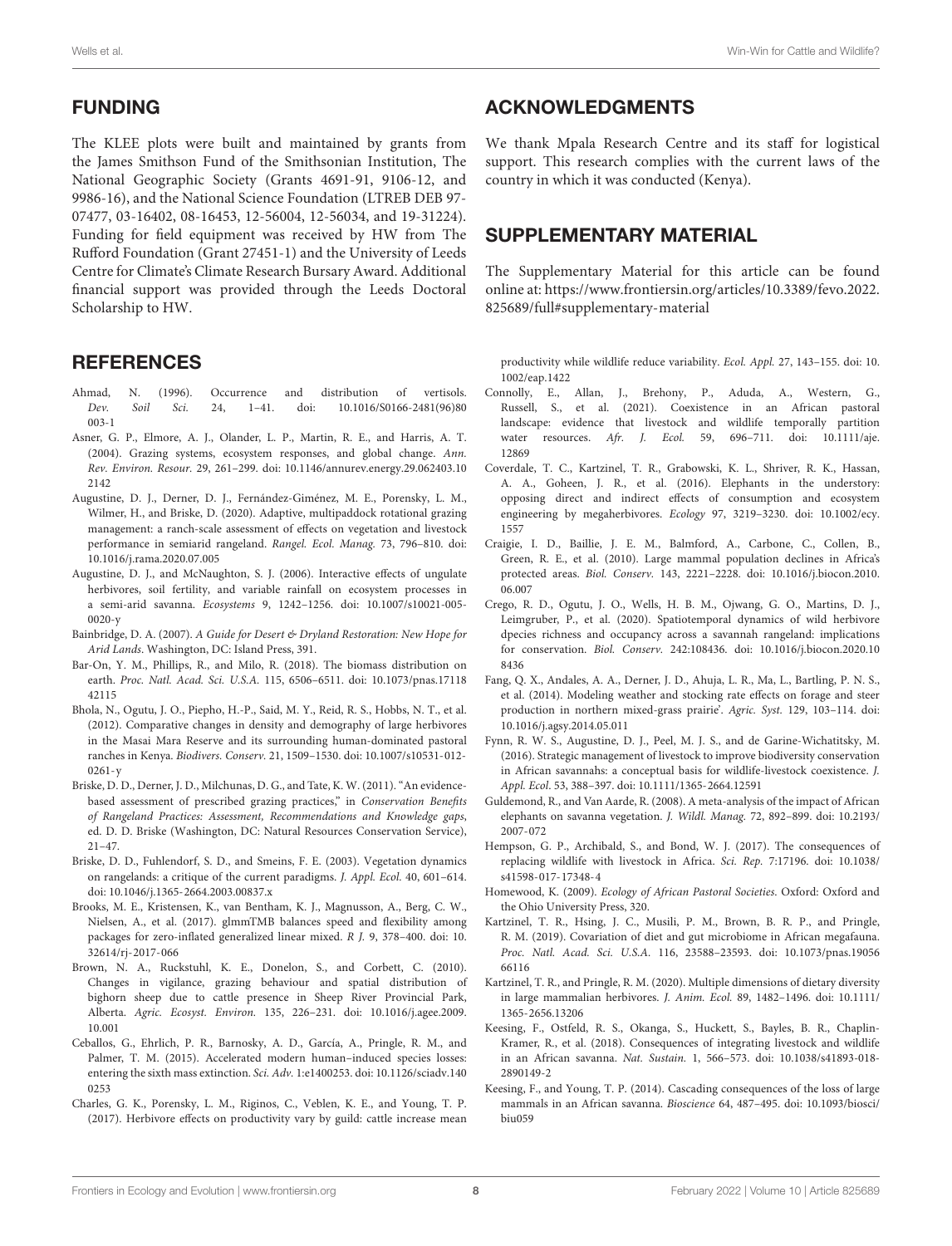- <span id="page-8-29"></span>Kiffner, C., Kioko, J., Baylis, J., Beckwith, C., Brunner, C., Burns, C., et al. (2020). Long-term persistence of wildlife populations in a pastoral area. Ecol. Evol. 10, 10000–10016. [doi: 10.1002/ece3.6658](https://doi.org/10.1002/ece3.6658)
- <span id="page-8-8"></span>Kimuyu, D. M., Sensenig, R. L., Riginos, C., Veblen, K. E., and Young, T. P. (2014). Native and domestic browsers and grazers reduce fuels, fire temperatures, and Acacia ant mortality in an African savanna. Ecol. Appl. 24, 741–749. [doi: 10.](https://doi.org/10.1890/13-1135.1) [1890/13-1135.1](https://doi.org/10.1890/13-1135.1)
- <span id="page-8-7"></span>Kimuyu, D. M., Veblen, K. E., Riginos, C., Chira, R. M., Githaiga, J. M., and Young, T. P. (2017). Influence of cattle on browsing and grazing wildlife varies with rainfall and presence of megaherbivores. Ecol. Appl. 27, 786–798. [doi:](https://doi.org/10.1002/eap.1482) [10.1002/eap.1482](https://doi.org/10.1002/eap.1482)
- <span id="page-8-21"></span>Lenth, R. V., Buerkner, P., Herve, M., Love, J., Riebl, H., and Singmann, H. (2021). Package 'emmeans' [https://cran.microsoft.com/snapshot/2019-08-15/](https://cran.microsoft.com/snapshot/2019-08-15/web/packages/emmeans/index.html) [web/packages/emmeans/index.html.](https://cran.microsoft.com/snapshot/2019-08-15/web/packages/emmeans/index.html)
- <span id="page-8-3"></span>Loft, E. R., Menke, J. W., and Kie, J. G. (1991). Habitat shifts by mule deer: the influence of cattle grazing. J. Wildl. Manag. 55, 16–26. [doi: 10.2307/380](https://doi.org/10.2307/3809236) [9236](https://doi.org/10.2307/3809236)
- <span id="page-8-33"></span>Letai, J., and Lind, J. (2013). "Squeezed from all sides: changing resource tenure and pas- toralist innovation on the Laikipia plateau, Kenya," in Pastoralism and Development in Africa: Dynamic Change at the Margins, eds A. Catley, J. Lind, and I. Scoones (London: Routledge), 164–176.
- <span id="page-8-31"></span>Løvschal, M., Håkonsson, D. D., and Amoke, I. (2019). Are goats the new elephants in the room? Changing land-use strategies in Greater Mara, Kenya. Land Use Policy 80, 395–399. [doi: 10.1016/j.landusepol.2018.](https://doi.org/10.1016/j.landusepol.2018.04.029) [04.029](https://doi.org/10.1016/j.landusepol.2018.04.029)
- <span id="page-8-5"></span>Madhusudan, M. D. (2004). Recovery of wild large herbivores following livestock decline in a tropical Indian wildlife reserve. J. Appl. Ecol. 41, 858–869. [doi:](https://doi.org/10.1111/j.0021-8901.2004.00950.x) [10.1111/j.0021-8901.2004.00950.x](https://doi.org/10.1111/j.0021-8901.2004.00950.x)
- <span id="page-8-12"></span>McLaren, B. E., MacNearney, D., and Siavichay, C. A. (2018). Livestock and the functional habitat of vicuñas in Ecuador: a new puzzle. Ecosphere 9:e02066. [doi: 10.1002/ecs2.2066](https://doi.org/10.1002/ecs2.2066)
- <span id="page-8-27"></span>McNaughton, S. J., Wallace, L. L., and Coughenour, M. B. (1983). Plant adaptation in an ecosystem context: effects of defoliation, Nitrogen, and water on growth of an African C4 sedge. Ecology 64, 307–318. [doi: 10.2307/193](https://doi.org/10.2307/1937078) [7078](https://doi.org/10.2307/1937078)
- <span id="page-8-18"></span>Nchanji, A. C., and Plumptre, A. J. (2001). Seasonality in elephant dung decay and implications for censusing and population monitoring in South-Western Cameroon. Afr. J. Ecol. 39, 24–32.
- <span id="page-8-10"></span>Ng'weno, C. C., Buskirk, S. W., Georgiadis, N. J., Gituku, B. C., Kibungei, A. K., Porensky, L. M., et al. (2019). Apparent competition, lion predation, and managed livestock grazing: can conservation value be enhanced? Front. Ecol. Evol. 7:123. [doi: 10.3389/fevo.2019.00123](https://doi.org/10.3389/fevo.2019.00123)
- <span id="page-8-9"></span>Odadi, W. O., Fargione, J., and Rubenstein, D. I. (2017a). Vegetation, wildlife, and livestock responses to planned grazing management in an African pastoral landscape: planned grazing enhances pastoral rangeland productivity. Land Degrad. Dev. 28, 2030–2038. [doi: 10.1002/ldr.2725](https://doi.org/10.1002/ldr.2725)
- <span id="page-8-11"></span>Odadi, W. O., Karachi, M. K., Abdulrazak, S. A., and Young, T. P. (2011). African wild ungulates compete with or facilitate cattle depending on season. Science 333, 1753–1755. [doi: 10.1126/science.1208468](https://doi.org/10.1126/science.1208468)
- <span id="page-8-15"></span>Odadi, W. O., Karachi, M. K., Abdulrazak, S. A., and Young, T. P. (2013). Protein supplementation reduces non-grass foraging by a primary grazer. Ecol. Appl. 23, 455–463. [doi: 10.1890/12-0878.1](https://doi.org/10.1890/12-0878.1)
- <span id="page-8-32"></span>Odadi, W. O., Kimuyu, D. M., Sensenig, R. L., Veblen, K. E., Riginos, C., and Young, T. P. (2017b). Fire-induced negative nutritional outcomes for cattle when sharing habitat with native ungulates in an African savanna. J. Appl. Ecol. 54, 935–944. [doi: 10.1111/1365-2664.12785](https://doi.org/10.1111/1365-2664.12785)
- <span id="page-8-14"></span>Odadi, W. O., Okeyo-Owuor, J. B., and Young, T. P. (2009). Behavioural responses of cattle to shared foraging with wild herbivores in an East African rangeland. Appl. Anim. Behav. Sci. 116, 120–125. [doi: 10.1016/j.applanim.2008.08.010](https://doi.org/10.1016/j.applanim.2008.08.010)
- <span id="page-8-34"></span>Ogutu, J. O., Piepho, H.-P., Said, M. Y., Ojwang, G. O., Njino, L. W., Kifugo, S. C., et al. (2016). Extreme wildlife declines and concurrent increase in livestock numbers in Kenya: what are the causes? PLoS One 11:e0163249. [doi: 10.1371/](https://doi.org/10.1371/journal.pone.0163249) [journal.pone.0163249](https://doi.org/10.1371/journal.pone.0163249)
- <span id="page-8-22"></span>Ogutu, J. O., Reid, R. S., Piepho, H.-P., Hobbs, N. T., Rainy, M. E., Krushka, R. S., et al. (2014). Large herbivore responses to surface water and land use in an East African savanna: implications for conservation and human-wildlife conflicts. Biodivers. Conserv. 23, 573–596. [doi: 10.1007/s10531-013-0617-y](https://doi.org/10.1007/s10531-013-0617-y)
- <span id="page-8-16"></span>Porensky, L. M., Wittman, S. E., Riginos, C., and Young, T. P. (2013). Herbivory and drought interact to enhance spatial patterning and diversity in a savanna understory. Oecologia 173, 591–602. [doi: 10.1007/s00442-013-](https://doi.org/10.1007/s00442-013-2637-4) [2637-4](https://doi.org/10.1007/s00442-013-2637-4)
- <span id="page-8-24"></span>Pozo, R. A., Cusack, J. J., Acebes, P., Malo, J. E., Traba, J., Iranzo, E. C., et al. (2021). Reconciling livestock production and wild herbivore conservation: challenges and opportunities. Trends Ecol. Evol. 36, 750–761. [doi: 10.1016/j.tree.2021.05.](https://doi.org/10.1016/j.tree.2021.05.002) [002](https://doi.org/10.1016/j.tree.2021.05.002)
- <span id="page-8-20"></span>R Core Team (2020). R: A Language and Environment for Statistical Computing. Vienna: R Foundation for Statistical Computing.
- <span id="page-8-6"></span>Ranglack, D. H., Durham, S., and du Toit, J. T. (2015). Competition on the range: science vs. perception in a bison–cattle conflict in the Western USA. J. Appl. Ecol. 52, 467–474. [doi: 10.1111/1365-2664.12386](https://doi.org/10.1111/1365-2664.12386)
- <span id="page-8-26"></span>Raynor, E. J., Derner, J. D., Baldwin, T., Ritten, J. P., and Augustine, D. A. (2021). Multidecadal directional shift in shortgrass stocking rates. Rangel. Ecol. Manag. 74, 72–80. [doi: 10.1016/j.rama.2020.09.005](https://doi.org/10.1016/j.rama.2020.09.005)
- <span id="page-8-0"></span>Reid, R. S., Fernández-Giménez, M. E., and Galvin, K. A. (2014). Dynamics and resilience of rangelands and pastoral peoples around the globe. Annu. Rev. Environ. Resour. 39, 217–242. [doi: 10.1146/annurev-environ-020713-16](https://doi.org/10.1146/annurev-environ-020713-163329) [3329](https://doi.org/10.1146/annurev-environ-020713-163329)
- <span id="page-8-30"></span>Reid, R. S., Galvin, K. A., and Kruska, R. S. (2008). "Global significance of extensive grazing lands and pastoral societies: an introduction," in Fragmentation in Semi-Arid and Arid Landscapes: Consequences for Human and Natural Systems, eds K. A. Galvin, R. S. Reid, R. H. Behnke Jr., and N. T. Hobbs (London: Springer), 1–24. [doi: 10.1007/978-1-4020-4906-4\\_1](https://doi.org/10.1007/978-1-4020-4906-4_1)
- <span id="page-8-19"></span>Rivero, K., Rumiz, D. I., and Taber, A. B. (2004). Estimating brocket deer (Mazama Gouazoubira and M. americana) abundance by dung pellet counts and other indices in seasonal Chiquitano forest habitats of Santa Cruz, Bolivia. Eur. J. Wildl. Res. 50, 161–167. [doi: 10.1007/s10344-004-](https://doi.org/10.1007/s10344-004-0064-x) [0064-x](https://doi.org/10.1007/s10344-004-0064-x)
- <span id="page-8-28"></span>Russell, S., Tyrrell, P., and Western, D. (2018). Seasonal interactions of pastoralists and wildlife in relation to pasture in an African savanna ecosystem. J. Arid Environ. 154, 70–81. [doi: 10.1016/j.jaridenv.2018.](https://doi.org/10.1016/j.jaridenv.2018.03.007) [03.007](https://doi.org/10.1016/j.jaridenv.2018.03.007)
- <span id="page-8-17"></span>Sala, O. E., Gherardi, L. A., Reichmann, L., Jobbaìgy, E., and Peters, D. (2012). Legacies of precipitation fluctuations on primary production: theory and data synthesis. Philos. Trans. R. Soc. B 367, 3135–3144. [doi: 10.1098/rstb.2011.](https://doi.org/10.1098/rstb.2011.0347) [0347](https://doi.org/10.1098/rstb.2011.0347)
- <span id="page-8-2"></span>Schieltz, J. M., and Rubenstein, D. I. (2016). Evidence based review: positive versus negative effects of livestock grazing on wildlife. What do we really know? Environ. Res. Lett. 11:113003. [doi: 10.1088/1748-9326/11/11/11](https://doi.org/10.1088/1748-9326/11/11/113003) [3003](https://doi.org/10.1088/1748-9326/11/11/113003)
- <span id="page-8-36"></span>Schmocker, J., Liniger, H. P., Ngeru, J. N., Brugnara, Y., Auchmann, R., and Brönnimann, S. (2016). Trends in mean and extreme precipitation in the Mount Kenya region from observations and reanalyses. Int. J. Climatol. 36, 1500–1514. [doi: 10.1002/joc.4438](https://doi.org/10.1002/joc.4438)
- <span id="page-8-25"></span>Smart, A. J., Derner, J. D., Hendrickson, J. R., Gillen, R. L., Dunn, B. H., Mousel, E. M., et al. (2010). Effects of grazing pressure on efficiency of grazing on North American Great Plains rangelands. Rangel. Ecol. Manag. 63, 397–406. [doi: 10.2111/REM-D-09-00046.1](https://doi.org/10.2111/REM-D-09-00046.1)
- <span id="page-8-4"></span>Stewart, K. M., Bowyer, R. T., Kie, J. G., Cimon, N. J., and Johnson, B. K. (2002). Temporal distributions of elk, mule deer, and cattle: resource partitioning and competitive displacement. J. Mammal. 83, 229–244. [doi: 10.1644/1545-](https://doi.org/10.1644/1545-15422002083<0229:TDOEMD<2.0.CO;2) [15422002083<0229:TDOEMD<2.0.CO;2](https://doi.org/10.1644/1545-15422002083<0229:TDOEMD<2.0.CO;2)
- <span id="page-8-23"></span>Traba, J., Iranzo, E. C., Carmona, C. P., and Malo, J. E. (2017). Realised niche changes in a native herbivore assemblage associated with presence of livestock. Oikos 126, 1400–1409. [doi: 10.1111/oik.04066](https://doi.org/10.1111/oik.04066)
- <span id="page-8-1"></span>Tyrrell, P., Russell, S., and Western, D. (2017). Seasonal movements of wildlife and livestock in a heterogenous pastoral landscape: implications for coexistence and community based conservation. Glob. Ecol. Conserv. 12, 59–72. [doi: 10.1016/j.](https://doi.org/10.1016/j.gecco.2017.08.006) [gecco.2017.08.006](https://doi.org/10.1016/j.gecco.2017.08.006)
- <span id="page-8-13"></span>Veblen, K. E. (2008). Season and herbivore-dependent competition and facilitation in a semiarid savanna. Ecology 89, 1532–1540. [doi: 10.1890/07-](https://doi.org/10.1890/07-0973.1) [0973.1](https://doi.org/10.1890/07-0973.1)
- <span id="page-8-35"></span>Volpato, G., and King, E. G. (2019). From cattle to camels: trajectories of livelihood adaptation and social-ecological resilience in a Kenyan pastoralist community. Reg. Environ. Change 19, 849–865. [doi: 10.1007/s10113-018-](https://doi.org/10.1007/s10113-018-1438-z) [1438-z](https://doi.org/10.1007/s10113-018-1438-z)